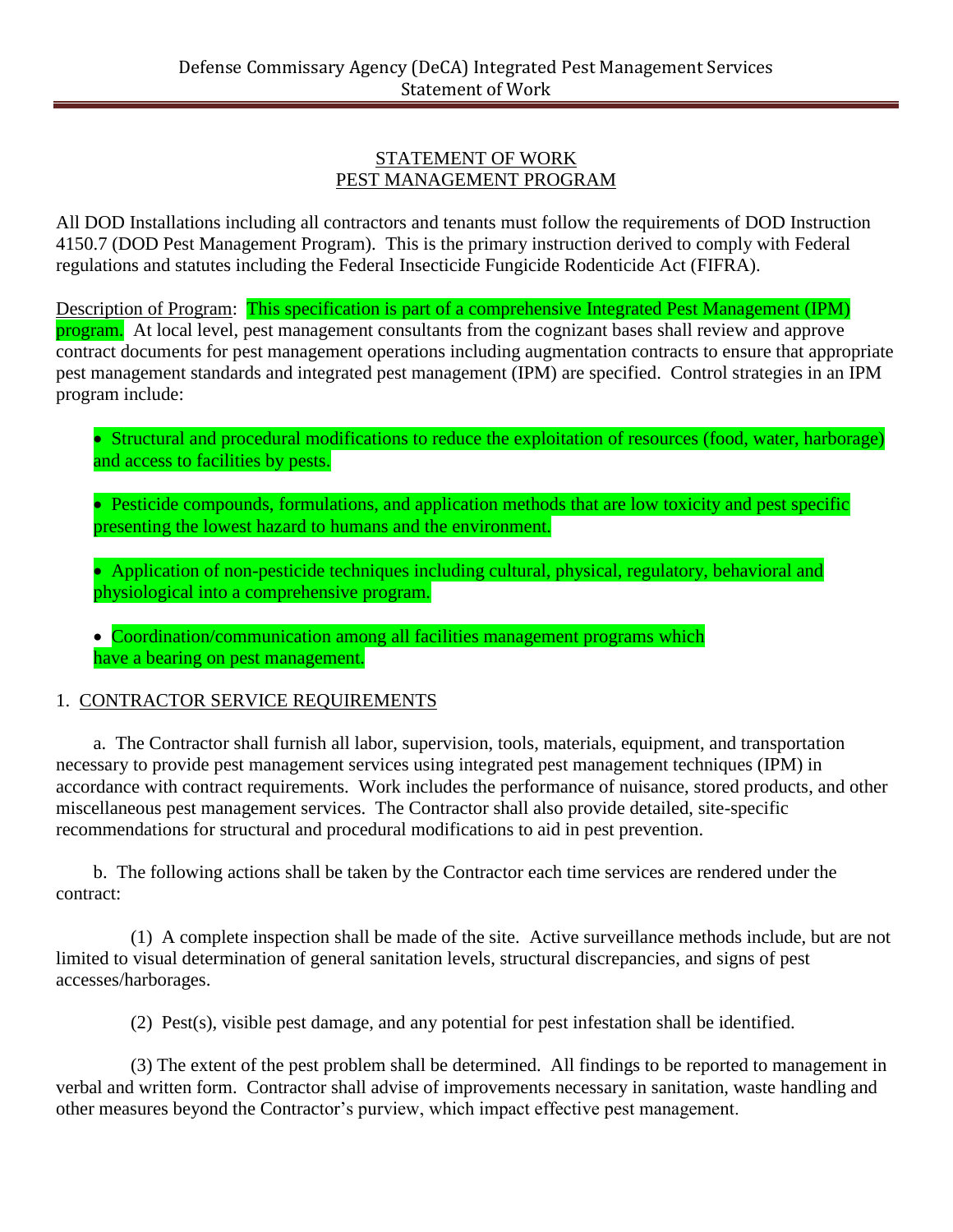(4) Corrective action(s) will be discussed with store management and shall be taken as appropriate to control, prevent, or otherwise mitigate the pest problems.

(5) The Contractor shall use non-chemical techniques as the primary method of control. When pesticide use is necessary, the Contractor shall employ the least hazardous material, most precise application technique, and minimum quantity of pesticide necessary to achieve control.

(6) The effectiveness of the service provided shall be evaluated and corrective actions taken until the specified levels of control are achieved.

# 2. SAFETY AND HEALTH

- a. The Contractor shall observe all safety precautions throughout the performance of the contract. All work shall be in strict accordance with all applicable Federal, State and local safety and health requirements. Where there is a conflict between applicable regulations, the most stringent will apply. The Contractor shall assume full responsibility and liability for compliance with all applicable regulations pertaining the health and safety of personnel during the execution of work.
- b. All Contractor personnel working in or around buildings shall wear distinctive uniform clothing. The Contractor shall determine the need for and provide any personal protective items required for the safe performance of work. Protective clothing, equipment, and devices shall conform to OSHA standards for the products used.

### 3. PESTS INCLUDED AND EXCLUDED

a. Pests Included:

(1) Indoor populations of rodents and arthropods.

(2) Outdoor populations of potentially indoor-infesting species that are within the property boundaries of the specified buildings.

(3) Nests of stinging insects within the property boundaries of the specified buildings.

(4) Incidental invaders to include feral vertebrate animals and seasonal arthropods (i.e. stinging insects and arachnids).

b. Pests Excluded:

- (1) Termites and other wood-destroying organisms.
- (2) Mosquitoes/biting flies.
- (3) Herbivorous pests (primarily arthropods).

### 4. INITIAL BUILDING INSPECTIONS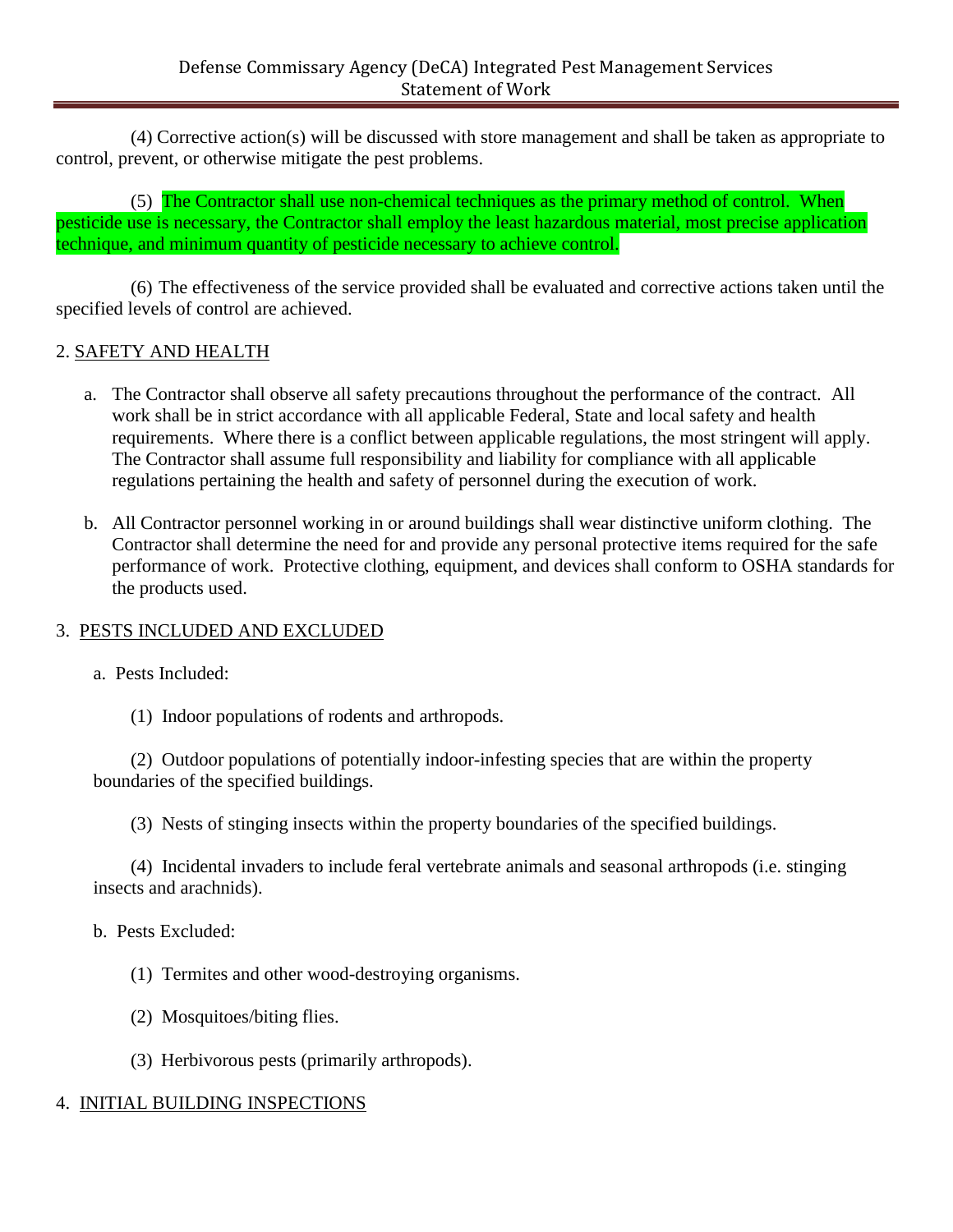a. The Contractor shall complete a thorough, site visit of the commissary store and surrounding area at the time specified in the solicitation for each location. The purpose of the site visit/initial inspection is for the Contractor to evaluate the pest control needs of the store and submit an appropriate IPM plan with their quote.

b. The Store Director or his/her representative will coordinate building access.

c. The Store Director will inform the Contractor of any restrictions or areas requiring special scheduling.

### 5. PEST CONTROL PLAN

a. The Contractor shall submit to the Contracting Officer a Pest Management Plan with submission of their quote. Upon receipt of the Pest management Plan, the Contracting Officer will render a decision regarding its acceptability prior to contract award. A copy of the accepted plan shall be kept in the facility and with the contractor to be referenced as needed.

b. The Contractor shall be responsible for carrying out work according to the approved Pest Management Plan. The Contractor shall receive the concurrence of the Store Director prior to implementing any changes to the approved Pest Management Plan, including additional or replacement pesticides and on-site service personnel.

c. The Contractor shall be responsible for providing a copy of the approved Pest Management Plan, including labels and MSDS sheets for all pesticides used in the building, brand names of all pest control devices and equipment used in the building, and the Contractors' service schedule for the store to the Store Director within 5 working days after contract award.

# d. The Pest Management Plan shall adhere to the following:

(1) Pesticide application shall be according to an "as needed" basis and not by schedule. Application of pesticides in any inside or outside area shall not occur unless visual or monitoring devices indicate the presence of pests in that specific area. All requests for preventive pesticide treatments where surveillance indicates a potential insect or rodent infestation will be evaluated by the Store Director on a case-by-case basis. Written approval is required.

(2) All pesticide usage shall be in strict conformance with label directions. The Contractor shall not apply any pesticide that has not been included in the Pest Management Plan or approved in writing by the Store Director and Host Installation. No pesticide storage in DeCA stores is allowed. In addition, no water will be provided to the Contractor for any aspects of pesticide mixing under this contract.

(3) The Contractor shall describe site-specific solutions for observed sources of pest food, water, harborage, and access.

(4) The Contractor shall describe methods and procedures to be used for identifying sites of pest harborage and access, and for making objective assessments of pest population levels throughout the term of the contract.

(5) Proposed schedules for each scheduled service, covering the entire term of the contract, shall be submitted to the Store Director for approval at least 5 working days after contract award. The Contractor shall provide complete service schedules that include frequency of Contractor visits, specific day(s) of the week of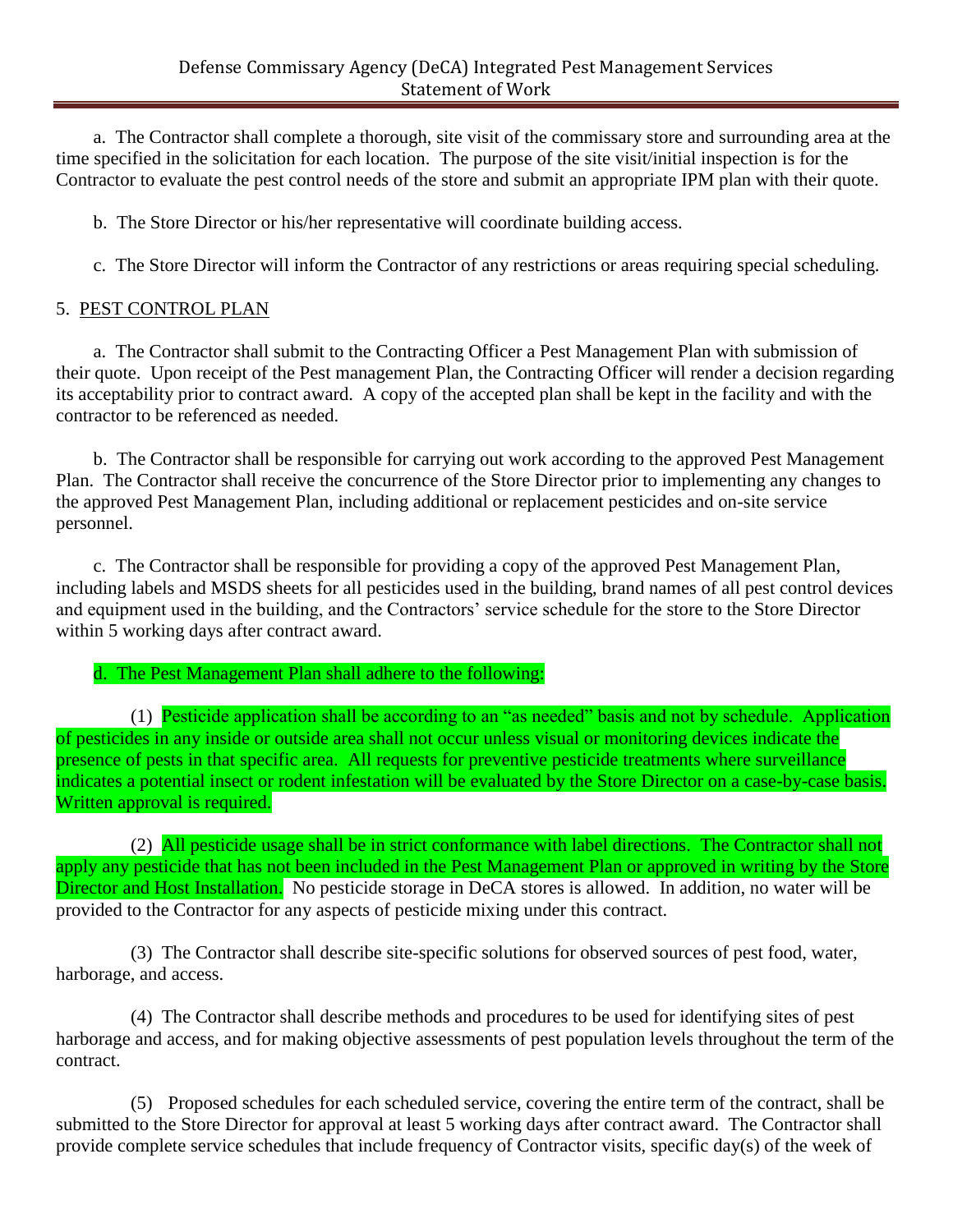Contractor visits, and approximate duration of each visit. Approved schedules shall be strictly adhered to. All scheduled services shall be included in the firm fixed-price portion of the contract.

### 6. RECORD KEEPING

a. The Contractor shall prepare, submit, and maintain records and reports as specified, to include a pest control logbook or file for each store or site specified in the contract. Additionally, all recommendations provided by the Pest Contractor shall be in writing and annotated as acceptable/non-acceptable by the Store Director. These recommendations and reports shall be maintained by the contractor for the duration of the contract.

b. The Contractor shall maintain daily records of ALL pest management operations, both chemical and nonchemical, including surveillance, using DD Form 1532-1 or a computer-generated equivalent (may be obtained locally from base pest control authority).

c. Records shall be completed daily as operations are performed; all entries must be accomplished within 24 hours of performance.

d. Records shall be made available upon request for inspection, and copies shall be forwarded to the Store Director with the monthly invoice following the month of service. Copies of the Pest Management Maintenance Record, DD Form 1532-1, shall be provided to the Store Director.

# 7. MANNER AND TIME TO CONDUCT SERVICE

a. Time Frame of Service Visits:

 (1) The Contractor's project manager shall be the Government's central point of contact concerning contract work performance and shall be available during the Government's regular working hours for discussion. A single local or toll-free telephone number shall be provided to the Contracting Officer and Store Director for receipt of all calls. The project manager shall be able to read, speak, and write the English language. The name of the individual designated as the project manager shall be provided with submission of the quote. Advance written notification is required prior to any project manager change.

 (2) The Contractor shall implement all necessary work control procedures to ensure fully adequate and timely completion of work requirements, as well as to permit tracking of work in progress. The Contractor shall plan and schedule work to assure material, labor, and equipment are available to complete work requirements with regard to the established time limits and quality standards. Verbal scheduling and status reports shall be provided when requested by the Store Director.

(3) Except as otherwise specified, all routine pest control services shall be performed during regular working hours of commissary store. The Contractor shall schedule and arrange work so as to cause the least interference with the normal occurrence of Government business and mission. In those cases where some interference is unavoidable, the Contractor shall make every effort to minimize the impact. All required work schedules shall be submitted to and approved by the Store Director. Reviewing traps, when possible, should occur before store opening or after its closing. If the Contractor desires to work on Sunday, holidays, or outside regular working hours, he/she must obtain the written approval of the Store Director. This notification must occur at least (1) one day in advance.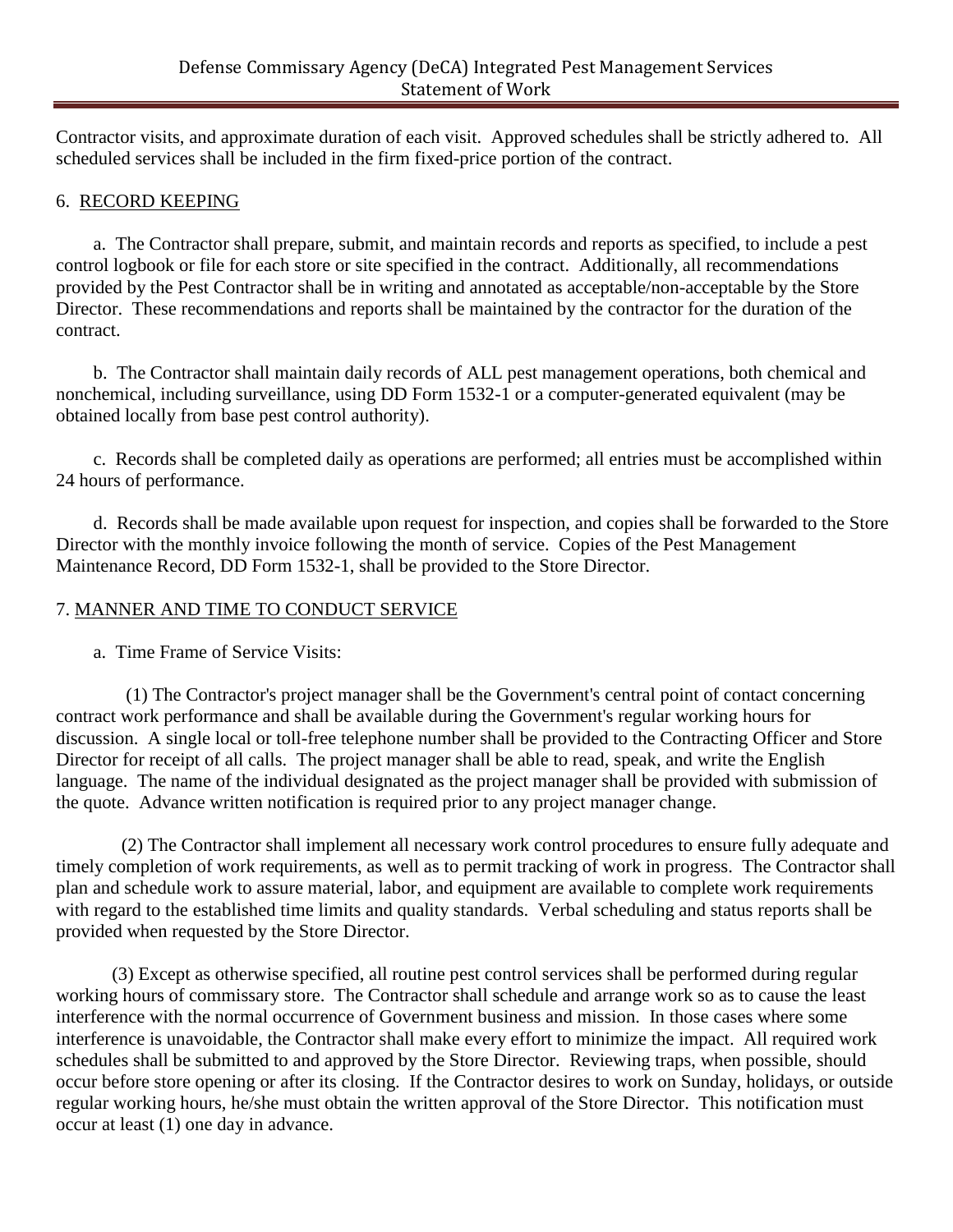(4) Check In/Check Out Requirements. The Contractor's project manager shall check in prior to the commencement of work and check out at the completion of work, at a site designated by the Store Director. At the time of check in/check out, the project manager shall indicate:

- (1) The services planned to be provided during the day;
- (2) The location of the planned services;
- (3) Planned services, which were not completed during the day; and
- (4) Schedule of proposed follow-up treatments identified during the day.

# 8. SPECIAL REQUESTS AND EMERGENCY SERVICE

The Contractor shall provide miscellaneous unscheduled pest control services as specified below:

a. Emergency Calls. Service calls will be classified as emergency at the discretion of the Store Director. Generally, emergency calls will consist of obtaining control of pests, which could affect the health or well being of personnel. The Contractor shall respond immediately and must be on site to provide an initial inspection and treatment within three (3) hours after receipt of the emergency call request.

b. Routine Calls. All non-emergency service calls will be classified by the Store Director as routine. The Contractor shall complete the initial inspection and treatment for each routine service call within three (3) working days after receipt.

c. The Contractor shall perform corrective action requests within 24 hours (except Sundays and holidays) after receipt of notice from the Store Director that inspection has revealed control limits have been exceeded. Callbacks shall be made at no additional cost to the Government; there is no limit to the number of callbacks.

d. The Contractor shall provide pest control services on a service call (fixed-price) basis in buildings covered by scheduled pest control services, around the exterior of buildings, and in adjacent exterior areas (up to five feet radius from the exterior walls) for the control of arthropods, rodents, and other crawling and flying pests. IPM practices shall be used to treat the area(s) specified in the work authorization, perform follow-up inspections, and, if needed, re-treatment at no additional cost to the Government until the acceptable level of control is achieved. The contractor is not liable for equipment damaged or destroyed due to store personnel's negligence. The contractor will be reimbursed with the store's GPC for such equipment replacement as it is not covered under this contract.

# 9. CONTRACTOR PERSONNEL

a. Contractor shall provide all equipment, materials, and services to perform the requirements of this contract. Such equipment and the use of that equipment shall be subject to the inspection and approval of the Store Director. The Contractor shall maintain a label book of pesticides used, and have it readily available for the Store Director's inspection at all times. Material Safety Data Sheets (MSDS) shall be provided for all pesticides used.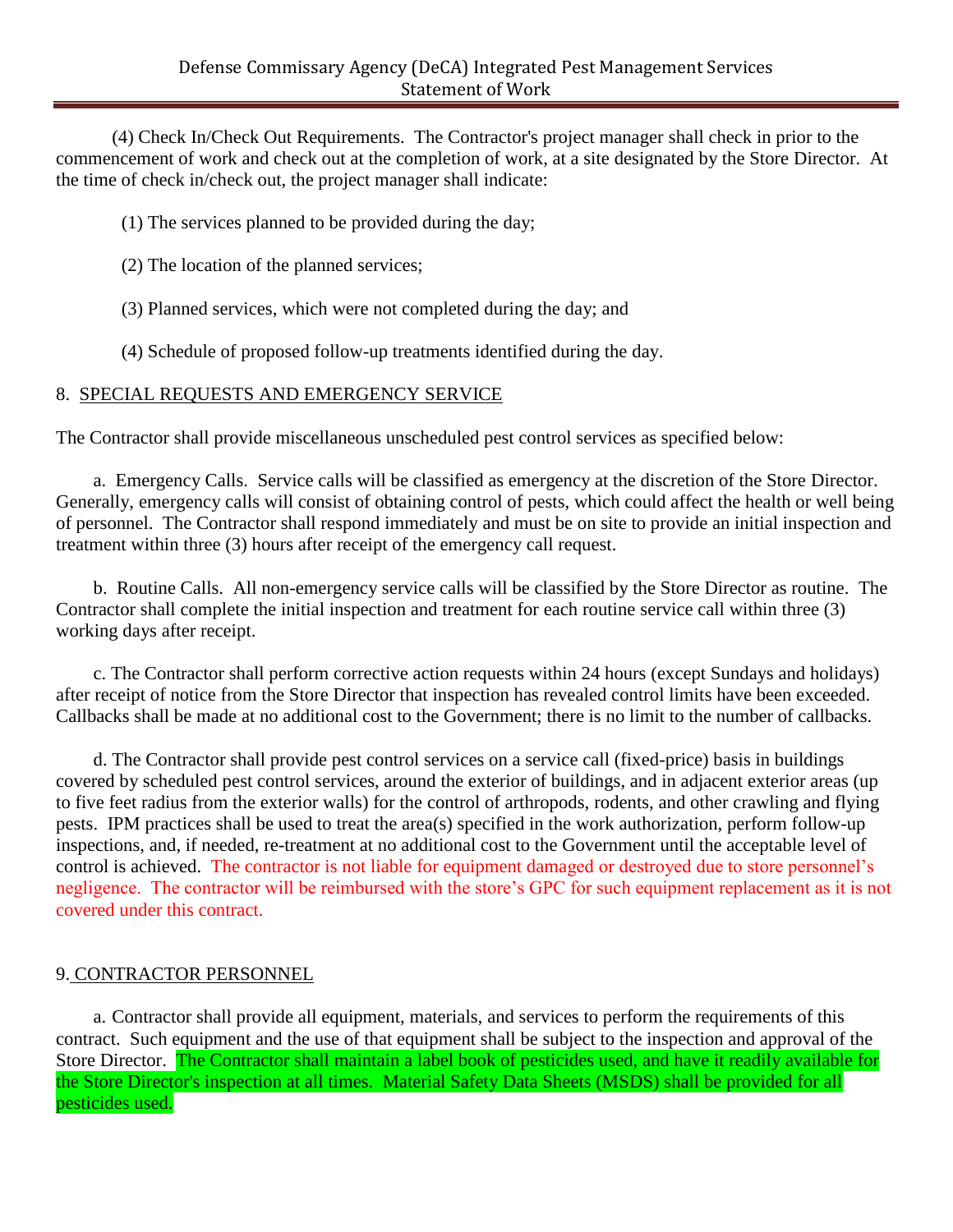b. Licensing and Certification. The Contractor shall be licensed by the appropriate State to provide pest control in accordance with this contract. All work shall be performed by commercially certified and responsible individuals. The Contractor shall provide photocopies of State-issued Commercial Pesticide Applicator Certificates or Licenses for every Contractor employee who will be performing on-site service under this contract.

# 10. USE OF PESTICIDES

a. When pesticide use is necessary, the Contractor shall employ the least hazardous material, most precise application technique, and minimum quantity of pesticide necessary to achieve control.

b. Technical Specification Changes. As new materials and methods become available, it may become necessary to alter the technical specifications of this contract to accommodate such changes, such as those which would reduce reliance on pesticides, or use safer materials. The Contractor shall recommend specification changes to the Store Director when:

1) Newer, safer, and more effective methods become available;

2) More selective pesticides become available; and

3) Less toxic and less persistent pesticides become available.

c. Proposed changes to the initial Pesticide Use Proposal (PUP) must receive approval from the Store Director prior to usage of any new product.

d. Application of insecticides to exposed surfaces or space sprays (fogging) shall be restricted to exceptional circumstances where no alternative measures are practical. The Contractor shall obtain prior approval from the Store Director before any application of this nature. The Contractor, if permission is granted, must ensure all necessary precautions are taken to ensure tenant personnel and employee safety, and that all steps are taken to ensure containment of the pesticide to the specified site.

e. As a general rule, the Contractor shall apply all insecticides as "crack and crevice" treatments only as needed, defined as treatments in which the formulated insecticide is not visible to a bystander during or after the application process.

f. Portable vacuums rather than pesticide sprays shall be the standard method for initial cleanouts of cockroach infestations, swarming ants, termites, and for control of spiders in webs.

g. Trapping devices rather than pesticide sprays shall be the standard method for indoor fly control.

h. Bait formulations shall be the standard pesticide technology for cockroach and ant control, with alternate formulations restricted to unique situations where baits are not practical.

i. Sticky traps shall be used to guide and evaluate indoor insect control efforts wherever necessary.

11. INSECT MANAGEMENT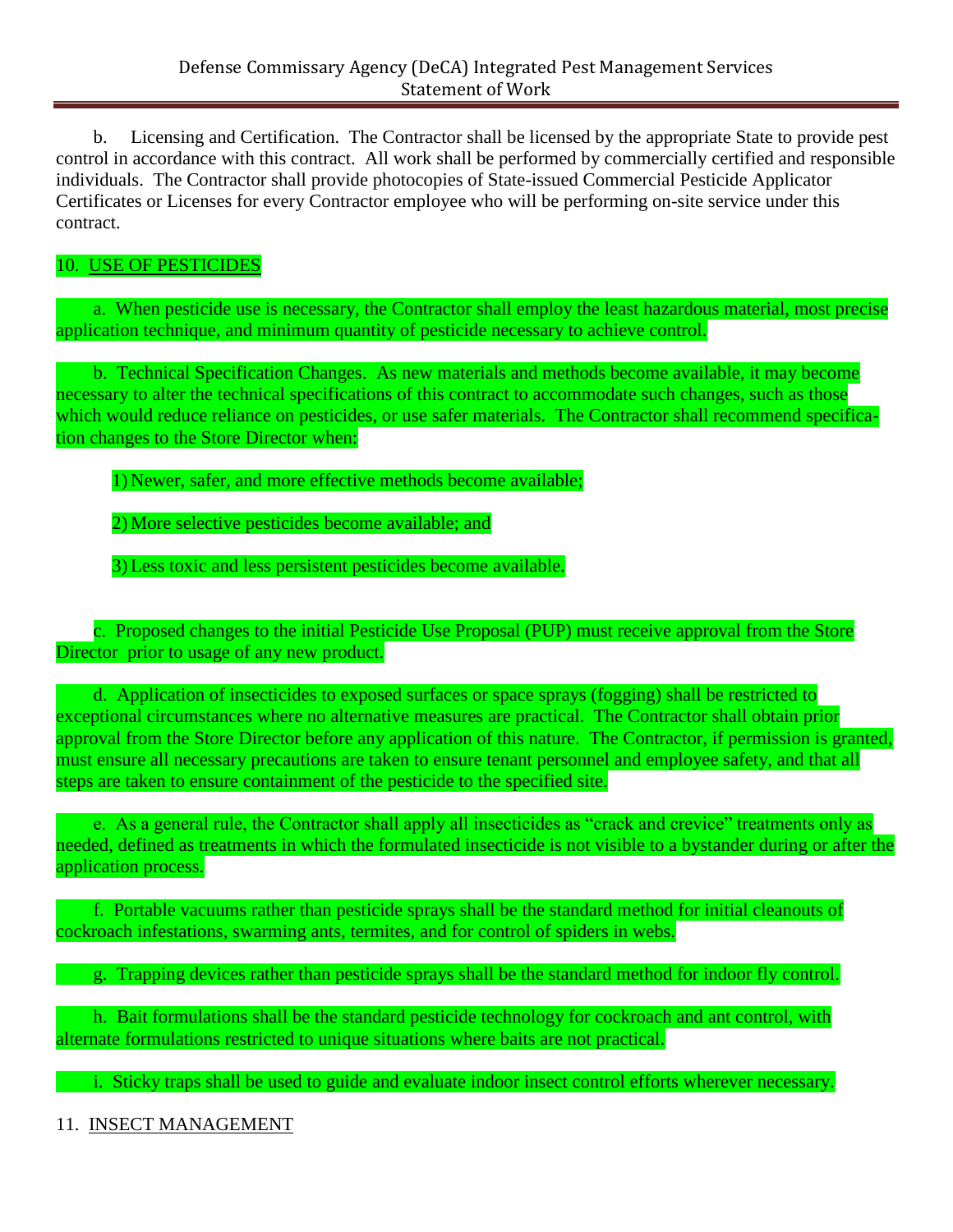a. Cockroaches: Cockroach control shall be consistently maintained as determined by active (visual) and passive (trapping) surveillance. Control is defined as two or less spot (an area of 2 square feet) infestations in any part of the commissary store or the commissary warehouse, and no more than six cockroaches found in any one spot. Surveillance results shall be reported in writing to the Store Director and a log maintained at the store. If more than two spot infestations are found or more than six cockroaches are found in any one spot, a call back request will be issued by the Store Director.

b. Ants: Control shall be established within 15 calendar days after the start date of the contract. Control is defined as keeping areas virtually free of any infestation for the duration of the contract. If an infestation is located by the Contractor during a scheduled inspection/treatment, and a follow-up inspection/treatment is required to ensure that control has been obtained, the follow-up service shall be scheduled and the schedule provided to the Store Director.

c. Other Arthropod Pests (silverfish, spiders, and crickets): Control shall be achieved within two services. Control is defined as less than two sightings of the target pest during a 30 calendar day period.

#### 12. RODENT CONTROL

a. As a general rule, rodent control inside buildings shall be accomplished with trapping devices only. All such devices shall be concealed out of general view and in protected areas so as not to be affected by routine cleaning and other operations. Trapping devices shall be monitored on a schedule approved by the Store Director. The Contractor is responsible for disposing of all trapped rodents and all rodent carcasses in an appropriate manner.

b. Rodenticides are not permitted by label in sales areas where open food may be present. The only acceptable areas for rodenticide use shall be the warehouse area. In exceptional circumstances, when rodenticides are deemed essential for adequate rodent control, the Contractor shall obtain approval of the Store Director prior to making any rodenticide treatment. All Rodenticides, regardless of packaging, shall be placed either in locations not accessible to children, pets, wildlife, and domestic animals, or in EPA-approved, tamper resistant bait boxes. Outside rodenticide application shall emphasize the direct treatment of rodent burrows wherever feasible. Internal control of rodents is limited to glue boards, snap traps and multi-catch traps (i.e. tin cats).

c. Bait boxes shall be maintained in accordance with EPA regulations, with an emphasis on safety of nontarget organisms. All bait boxes shall be placed out of general views. Bait stations shall remain free of insect infestation and shall not be placed in food service or food preparation areas. The lids shall be securely locked or fastened shut. Bait boxes shall be securely attached or anchored to the floor, ground, wall, or other immovable surface. Bait shall be secured in the feeding chamber of the box. Bait boxes shall be labeled on the inside with the Contractor's business name and address, and dated by the contractor's technician at the time of installation and each servicing.

d. The use of glue boards, snap traps, and other non-poisonous control methods shall be emphasized. Rodenticides shall be placed only in distinctly marked, spill-proof, tamper-proof bait stations, which are inaccessible to children, pets, and non-target wildlife; or in burrows, which shall be closed immediately after treatment. Control shall be established within 30 calendar days after the start date of the contract. Control is defined as keeping areas free of infestation for the duration of the contract. Physical signs of rodent installation, such as active burrows, fecal material, urine stains, commodity damage, etc., shall be evidence of lack of control. When noxious odors indicate the presence of a dead rodent resulting from Contractor operations,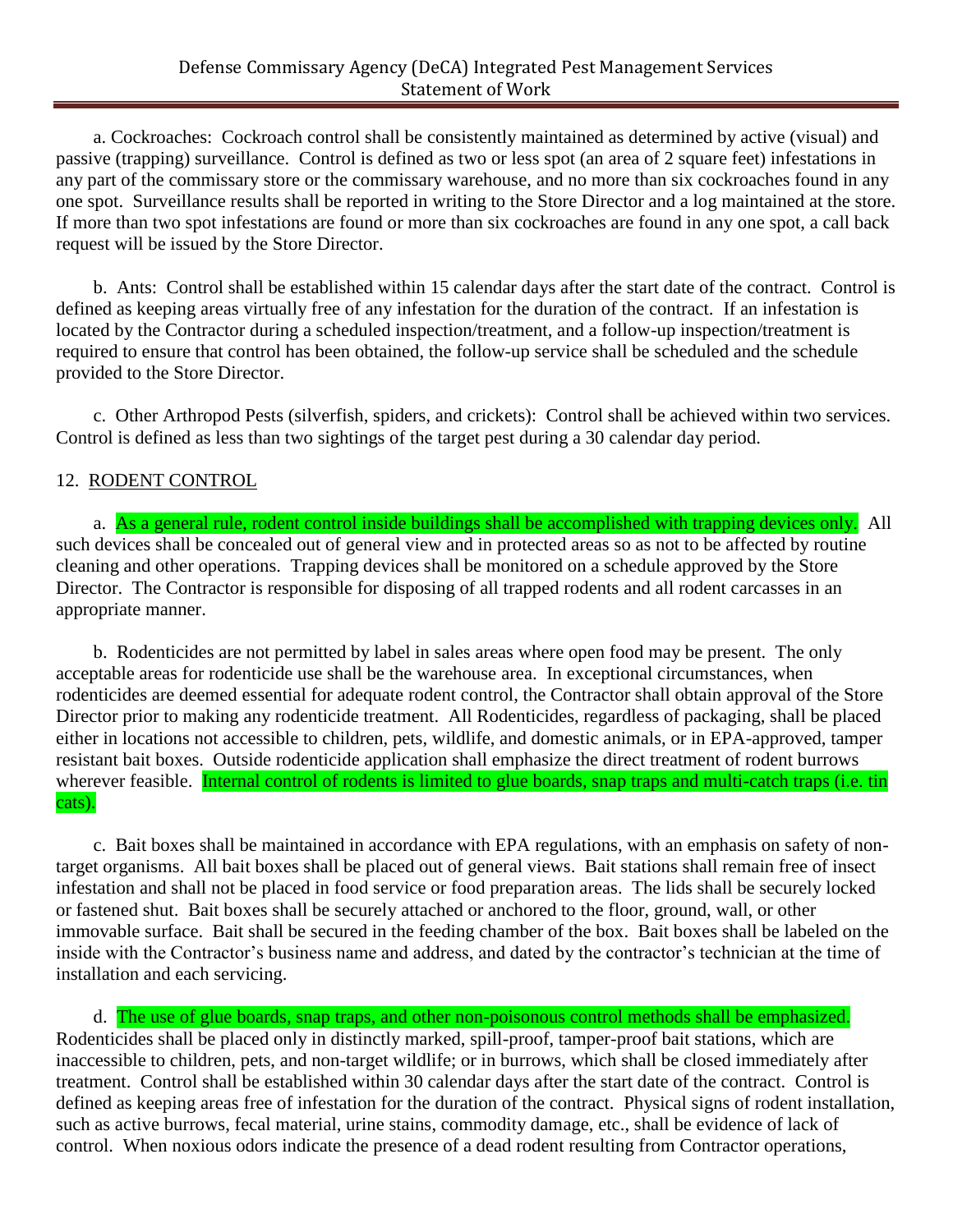contractor shall locate and remove carcass. If the carcass is located in an inaccessible area, apply an effective deodorizer.

### 13. STORED PRODUCTS PEST CONTROL

a. The Contractor shall place appropriate pheromone or food attractant traps at suitable locations. (The most common pest is the Indian Meal Moth. Pheromone traps specific for saw-toothed grain beetle and Tribolium spp are generally not needed as traps for warehouse beetle/Trogoderma will also attract them.) Written results of monthly trap surveillance shall be provided to the Store Director.

b. Residual Insecticide Applications. This is generally not needed in a commissary. Proper sanitation will usually suffice. The Contractor shall control food-infesting pests. Control is defined as no visible pest activity up to 72 hours after treatment. Pesticides shall not be applied to exposed food materials, packaging, or food handling equipment.

c. Acceptable Level of Control. One hundred percent kill of all insects, including egg stage, is required. The area around the infested product shall be monitored for the presence of all insect life stages.

# 14. STRUCTURAL MODIFICATIONS AND RECOMMENDATIONS

a. The Contractor shall be responsible for advising the Store Director about any structural, sanitary, or procedural changes that would reduce pest food, water, harborage, or access.

b. The Contractor shall be responsible for adequately suppressing all pests included in the contract. Store cooperation with the Pest Management Contractor on recommended changes is required to ensure a successful pest management program.

c. The Contractor will not be held responsible for carrying out structural changes as part of the pest management effort. However, minor applications of caulk and other sealing materials by the Contractor to eliminate pest harborage or access may be approved by the Store Director on a case-by-case basis.

d. The Contractor shall obtain prior approval from the Store Director before applying any sealing material or other structural change.

### 15. QUALITY CONTROL PROGRAM

a. The Contractor shall establish a complete quality control program to ensure the requirements of the contract are provided as specified. The Contractor shall submit a copy of this program with submission of their quote. The program shall include at least the following items:

 (1) Inspection System – The Contractor's quality control inspection system shall cover all the services stated in this contract. The purpose of the system is to detect and correct deficiencies in the quality of services before the level of performance becomes unacceptable and/or the Store Director identifies the deficiencies.

 (2) Checklist – A quality control checklist shall be used in evaluating contract performance during regularly scheduled and unscheduled inspections. The checklist shall include every building or site serviced by the Contractor as well as every task required to be performed.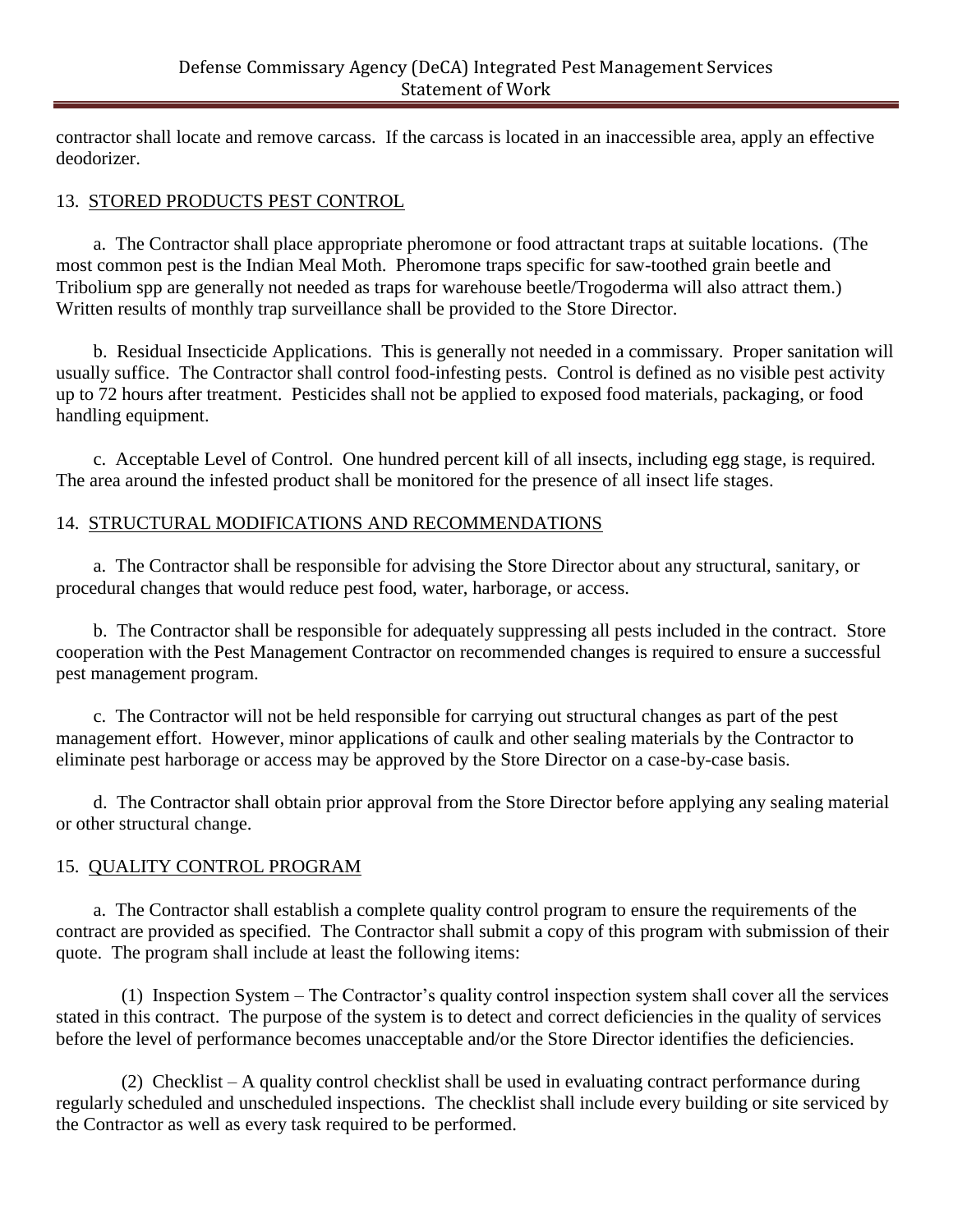(3) File – A quality control file shall contain a record of all inspections conducted by the Contractor and any corrective action taken. The file shall be maintained throughout the term of the contract and made available to the Contracting Officer or Store Director upon request.

 (4) Inspector (s) – The Contractor shall state the name (s) of the individual (s) responsible for performing the quality control inspections.

# **OPTIONAL OR AS-NEEDED REQUIREMENTS**:

### 1. NUISANCE BIRDS

a. Nuisance birds are often found visiting or inhabiting the store or areas surrounding the store. While it is generally true that prevention methods are most effective in managing nuisance bird problems and may be solved without direct intervention by the pest control contractor (i.e. pest control performing the actual work of installing prevention devices), it is crucial to receive consultation from the contractor before performing any work. Additionally, proper installation of netting, spikes, etc. is critical in management and must be performed by knowledgeable individuals (i.e. the pest contractor).

b. Nuisance birds shall be prevented from nesting, roosting, or loafing on exterior and interior surfaces of all buildings and structures. A nuisance bird generally refers to pigeons, starlings, and house sparrows. The Contractor shall remove nests (including contents) and control ectoparasites such as ticks, mites, and lice, when present. No species or their nests shall be touched or harmed without prior written approval of Installation Pest Management Coordinator.

c. Bird management programs may include trapping, physical removal, non-lethal repellents, physical barriers, and toxic baits or perches (toxic baits and perches are generally not necessary for most situations and should be avoided, particularly if protected species are in the area). Dead and dying birds resulting from the control program shall be disposed of off the installation by the Contractor.

d. Control shall be established within 30 calendar days after the contract start date, and maintained for the duration of the contract. Control is defined as no more than five (5) pigeons and no more than eight (8) birds total (all nuisance species combined) sighted on a building or structure at one time, and no birds sighted within the store.

### 2. MISCELLANEOUS PEST CONTROL

a. Animal Control.

 (1) Contractor shall provide pest control services for the removal from the installation of wild and feral animals, including skunks, opossums, snakes, cats, bats, and dogs. The Contractor shall use cage-type live traps or other techniques that do not harm the captured animal. Leg-hold steel traps shall not be used. Trapping, if needed, shall be performed out of sight from the public to avoid potential public relations problems.

 (2) All captured animals shall be taken to the installation animal control facility, unless otherwise directed by the Installation Veterinarian or the Military Police.